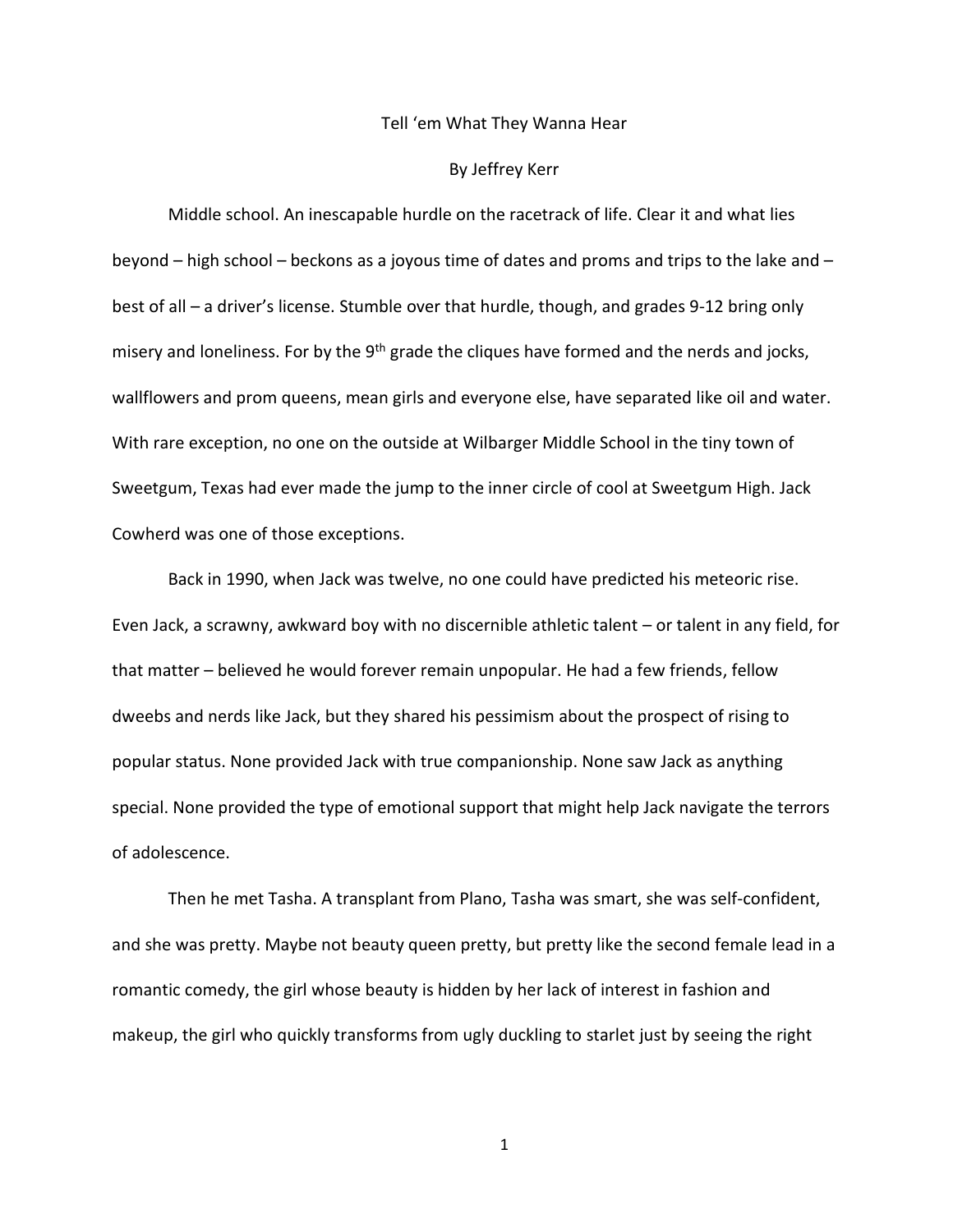hair stylist. In short, she was prettier than any girl that would talk to Jack, so, of course, Jack was terrified of her.

His terror melted, though, within a few days of Tasha's debut at Wilbarger Middle School, when she asked Kali Tincher to move so she could sit behind Jack in math class. In truth, Kali didn't mind moving – she thought Jack was as nerdy as all the other unpopular kids – but she complained loudly at Tasha's request so the mean girl clique in the back of the room wouldn't think she was a pushover. She quickly found a new seat behind Aaron Priestmeyer who, even as a benchwarmer on the basketball team, conveyed much greater status than Jack.

"Hey," Tasha said in a loud stage whisper once she was seated. "What's your name?" Not used to being spontaneously addressed by pretty girls, Jack ignored her, assuming

she was talking to someone else.

"Hey!" Tasha said again, this time tapping his shoulder.

Jack turned around and said, "Hay is for horses."

Tasha laughed. "That's funny."

Although Jack had made that joke a few thousand times so far in his middle school career, not once had anyone told him it was funny. This gave him the confidence to say, "What do you want?"

"What's your name?" Tasha asked.

"Jack."

"Jack what?"

On no, Jack thought, here we go. Jack hated telling people his last name, for it usually elicited laughter. He even got in trouble once with a sixth grade teacher who thought he had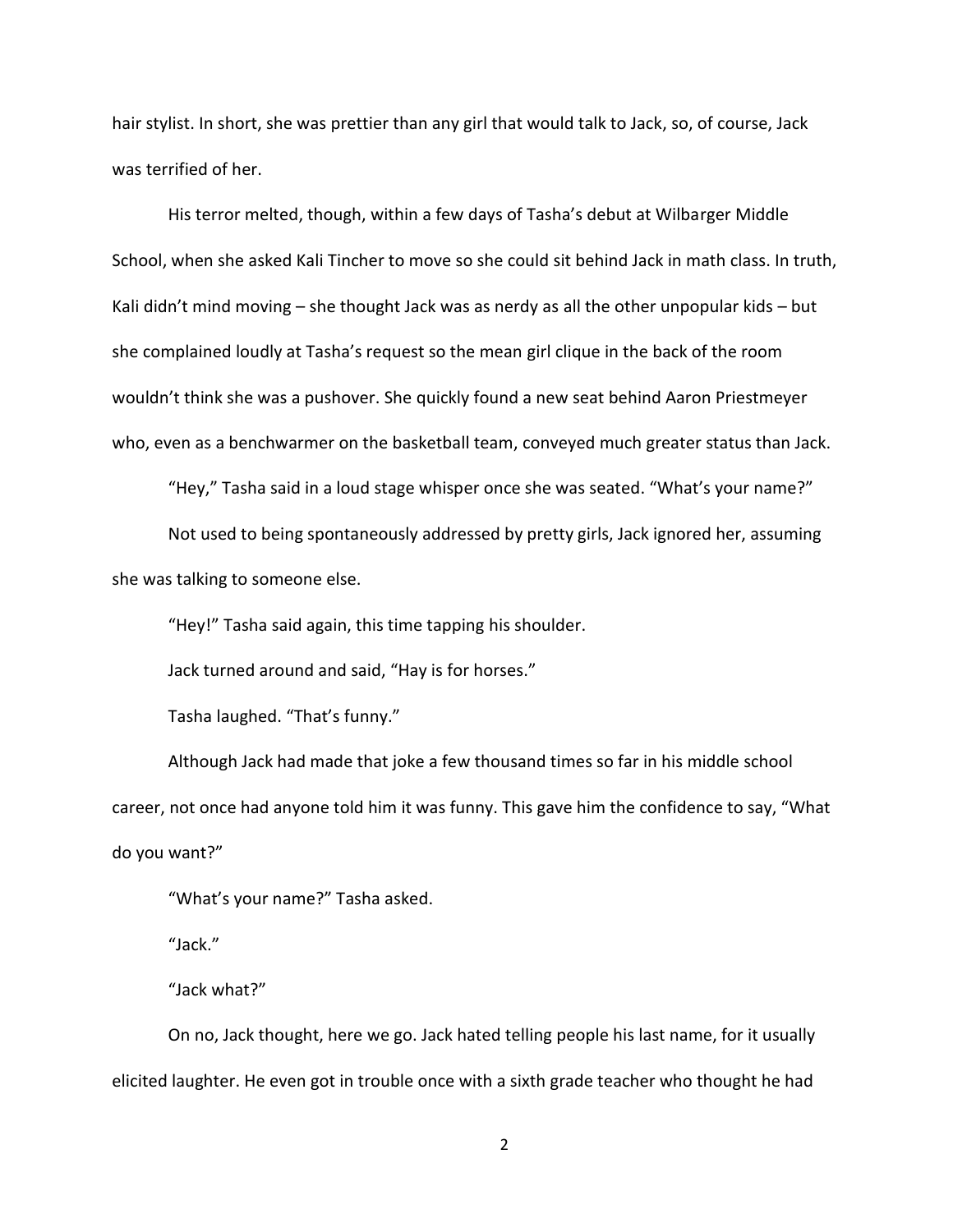made it up. But, still basking in the glow of being spoken to by a girl, he said, "Cowherd. Jack Cowherd."

Tasha smiled. "Cowherd. Like cow—"

"I know, I know," said Jack, interrupting. "Go ahead and say it. Cow turd."

Tasha said, "I was gonna say 'like cowboy.' That's a cool name."

"Really?" Jack asked, stunned. "You think it's cool?"

"I do," she said. "It's way better than mine."

"What's yours?"

"Tasha Bottom."

"Oh," said Jack. "I'll bet you get teased a lot."

Tasha rolled her eyes. "That's for sure. Some people are *so* immature. Hey, you know what would be funny?"

"What?"

"If we put our names together. You know, like 'cowbottom.'"

Jack snickered. "Cowbottom. Whoa, you'd *really* get teased with a name like that."

"I know," Tasha said. "Why don't we pretend that's really our name? We won't tell

anybody else; we can just call each other that."

"Okay," said Jack.

"Well, it's nice to meet you, Jack Cowbottom."

"Nice to meet *you*, Tasha Cowbottom."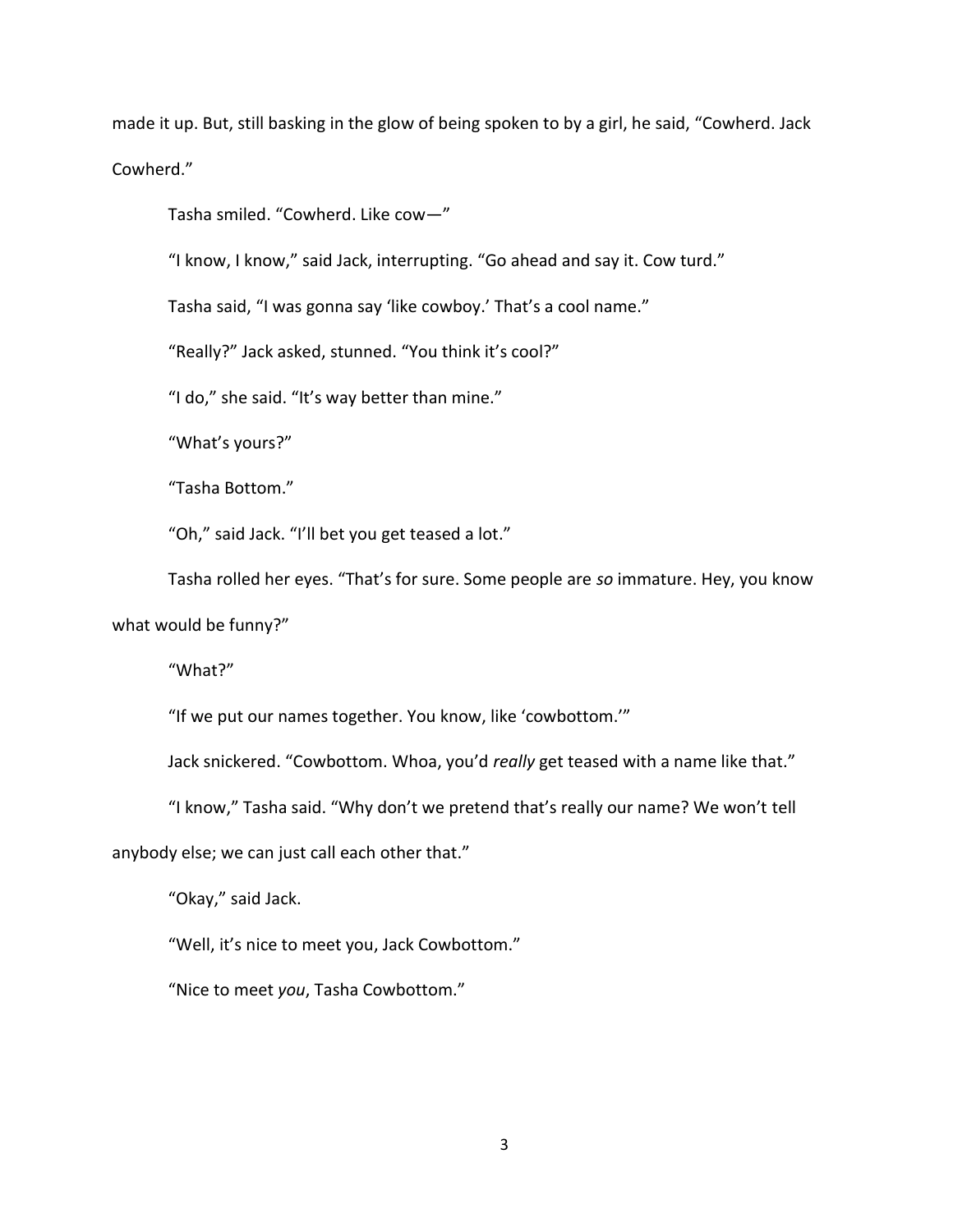And so they became friends. Not romantic friends – Jack was much too shy for that – but friends who teased each other and did their homework together and sat together in the lunchroom. When Jack found out what class Tasha was in right before math, he began meeting her in the hall as she left that class and walking with her to math. When Tasha learned that Jack's house was only two blocks from hers, she began showing up on weekends for them to play board games or watch a movie together. They became so close that one day Billy Kane pointed at them on the playground and recited in a cracking sing-song voice, "Hey, everybody. Jack and Tasha sitting in a tree. K-I-S-S-I-N-G. First comes love, then comes marriage, then comes Mrs. Spratt in a baby carriage."

Mrs. Spratt was an elderly assistant principal, who Jack thought must surely have ridden dinosaurs to school as a young girl. As Billy finished his song, Jack's face turned bright red and he stuck his hands in his pockets, desperately trying to think of a way out of the situation. Just as he was about to break and run, though, Tasha chanted, "I see London. I see France. I see Billy Kane's underpants." Then she pointed at Billy's crotch.

Billy panicked, looking at and feeling his crotch to see if he had left the barn door open. "Made you look!" said Tasha, laughing.

By now a small crowd had gathered. A boy shouted, "Hey, Billy, what are you doing there? Playing with your tallywhacker?"

"Yeah, Billy," said another. "Should we get you a hotel room?"

Now it was Billy's turn to blush. In a futile attempt to salvage his dignity, he harumphed and said, "You guys are perverts," before stalking off.

As the crowd broke up, Jack turned to Tasha and said, "That was awesome."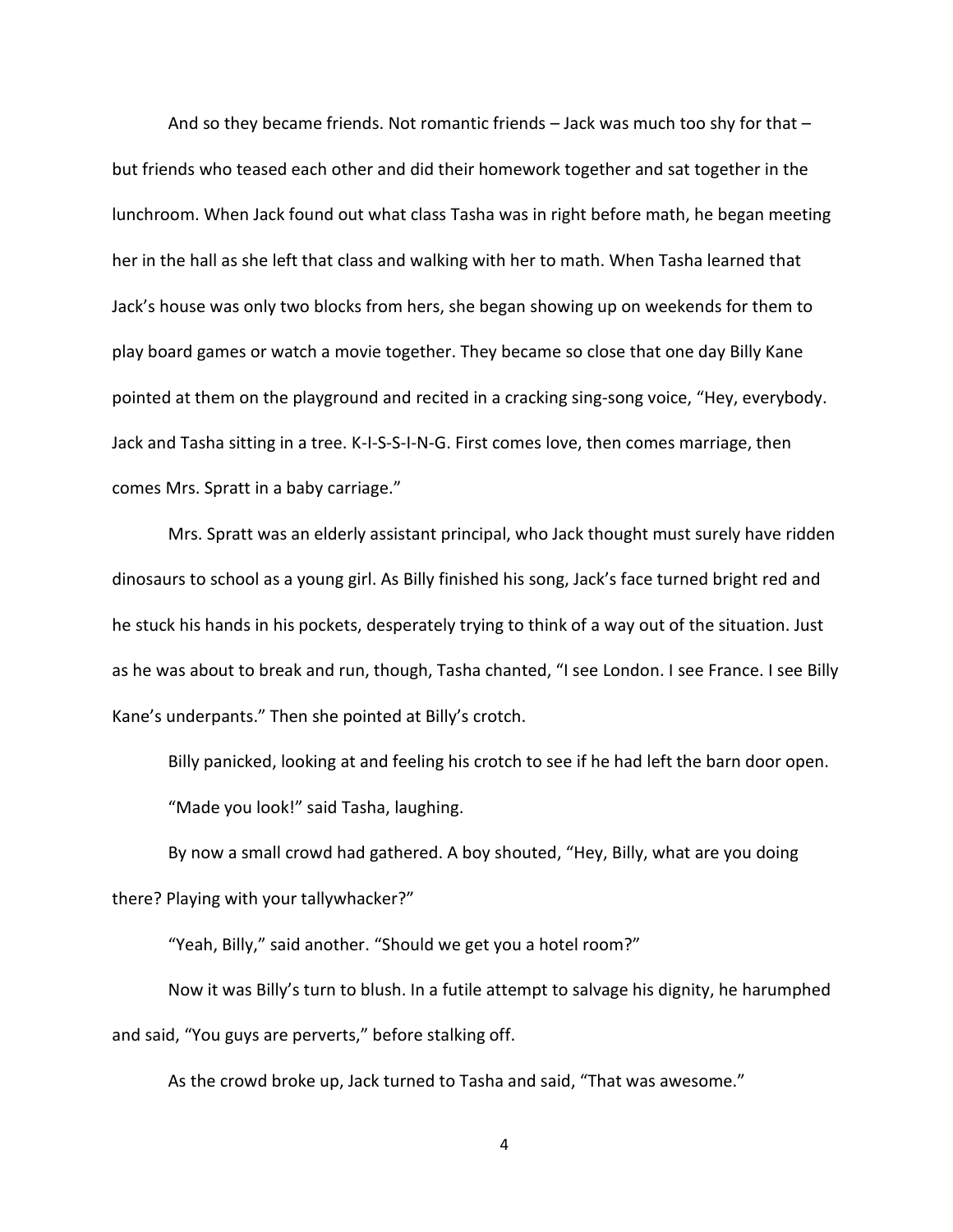Tasha snorted and said, "Some people really need to grow up."

"Yeah," said Jack. "That's the truth."

"Hey, Jack," said Tasha.

"What?"

"Your zipper's open."

When Jack immediately glanced at his crotch, she punched his arm and said, "Gotcha!" "Grow up, Tasha Cowbottom," Jack said with a grin.

Tasha returned the smile and said, "You first, Jack Cowbottom."

Jack laughed.

"You know what?" Tasha asked.

"What?"

Jack never forgot the next words out of her mouth. "You're pretty cool," she said.

Mr. Dankworth, principal of Wilbarger Middle School, stopped on the way to his office to admire the sign urging students to run for student council. The thing was huge, a handpainted monstrosity that loomed over the hallway like a hungry vulture. At one end was the school mascot, Rita Cheetah, grinning and pointing directly at whoever happened to be looking at the sign. Next to here were the words, "The Student Council Wants You!"

"Not bad," Mr. Dankworth said to himself. As he walked away, though, he mumbled, "Rita Cheetah. Good God."

Rita Cheetah had been the inspiration of Mr. Dankworth's nemesis, the infamous Mrs. Spratt of Billy's taunt. She had somehow convinced the PTA to change the official school mascot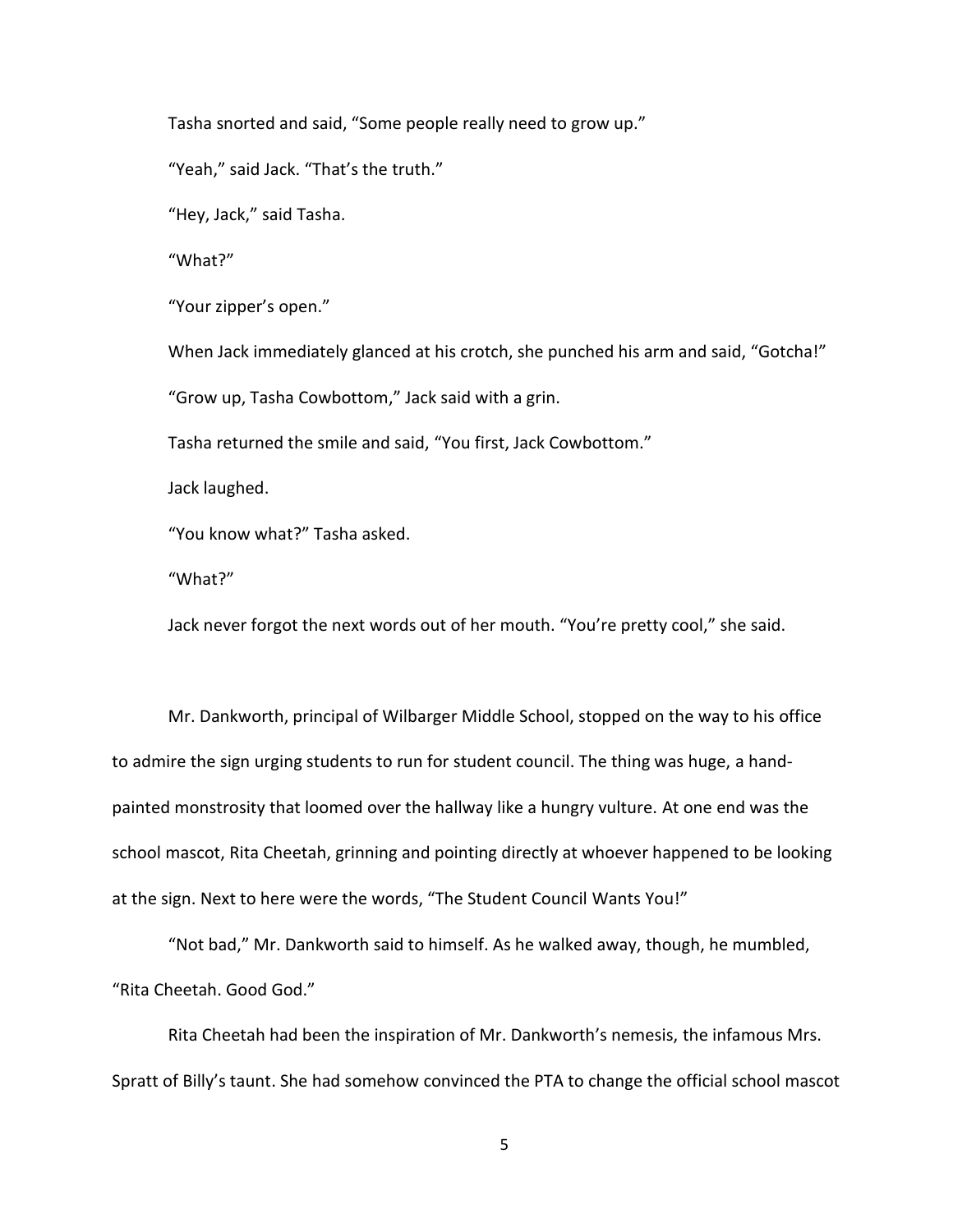from Charlie Cheetah, a muscular, clearly masculine jungle cat with a mouthful of deadly fangs, to the feminine Rita, whose stupid smile Mr. Dankworth thought struck fear into no one. "Has the world gone mad with political correctness?" he had angrily asked at the decisive meeting.

One mother then raised her hand and said, "Treating women equally is not political correctness." When everyone in the room applauded, Mr. Dankworth knew he had lost.

Ten minutes later, as Mr. Dankworth complained to Miss Beatty, the school secretary, that there was no more creamer for the coffee, Jack and Tasha entered the building. As was his habit, Jack ignored the sign, having decided long ago that elections were just popularity contests in which someone like him had no chance of winning. Tasha, though, pointed at it and said, "Look, Jack."

"What about it?" Jack asked.

"Student council elections," Tasha said, as if that explained everything.

"I can read," Jack said, annoyed. "So?"

"So you should run."

"Me? No way."

"Why not?"

"I'd never win."

Tasha frowned and said, "You don't know that. I'd vote for you."

"So I'd get one vote," Jack said. "Big whoop."

But Tasha didn't give up. "I'll tell you what," she said. "I'll be your campaign manager. I'll convince people to vote for you."

"How will you do that?" Jack asked.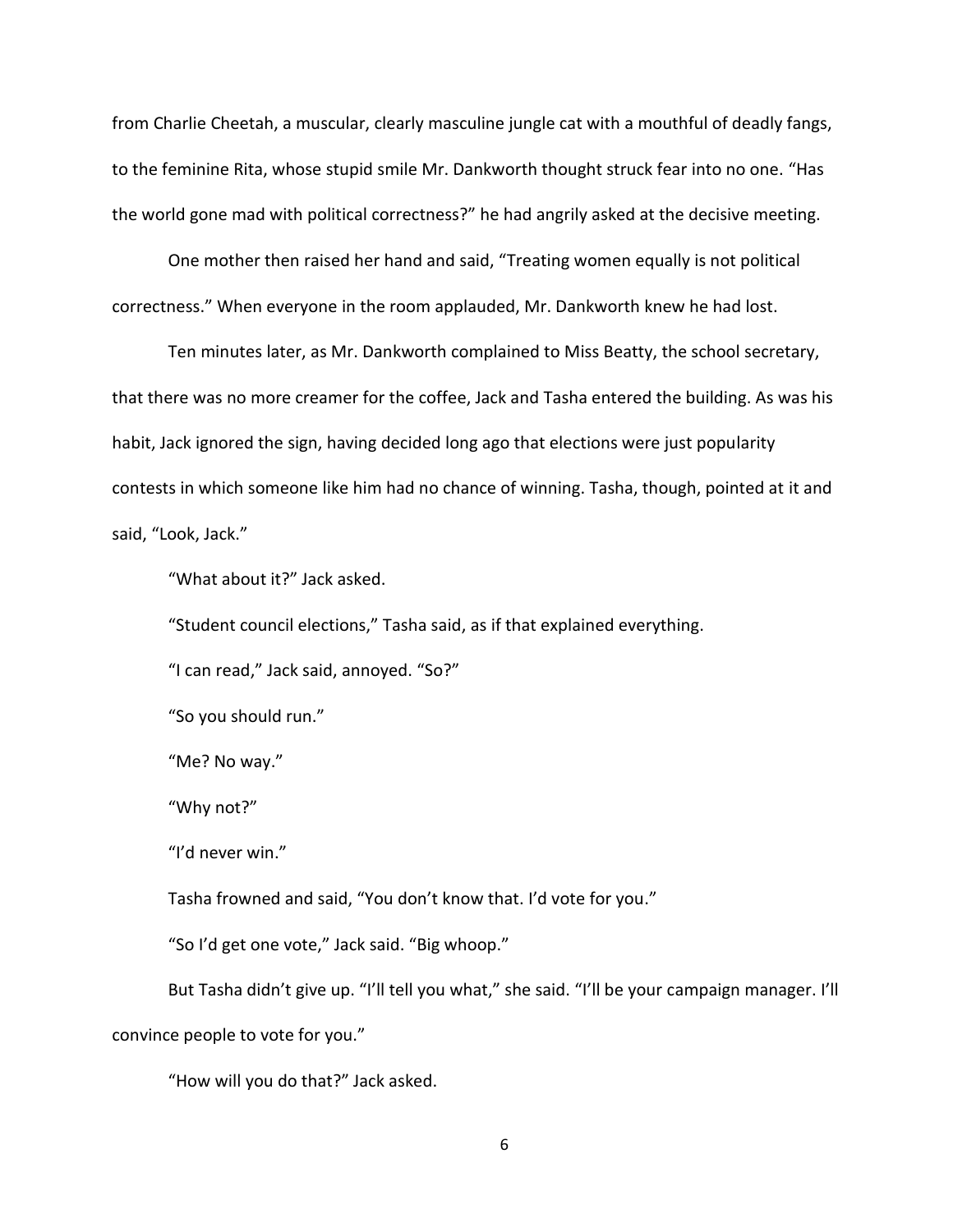"You know, posters and things."

"Forget it."

Tasha wagged a finger at him. "Don't act like such a loser. You're as smart as anyone else in this school and you could do a good job. I'm gonna tell Mr. Dankworth to put you on the ballot."

It was the word 'loser' that changed Jack's mind. For Tasha, his best and perhaps only true friend, to see him as a loser would be unbearable. He gritted his teeth and said, "All right."

Tasha's face brightened. "Great!" she said. "But here's what I'm thinking. Anybody can be on the student council. I mean, Herbert, that exchange kid from Austria, he got on it and he didn't even speak English."

"But you just said I should run."

"I did. But not for student council."

"For what, then?" asked Jack.

A smug look spread over Tasha's face. "Student council *president,*" she said.

A week later, as Jack fidgeted nervously behind the stage of the school auditorium waiting for the assembly to begin, he immensely regretted his entry into the race for student council president. Only one other candidate, Mandy Reynolds, was running. Mandy was everything Jack was not: tall, athletic, a straight A student, and an ace on the piano. Earlier this year she had brought the crowd to its feet at the school talent show with her flawless performance of *Moonlight Sonata.* Then, just as everyone was settling down, she added a jazzy,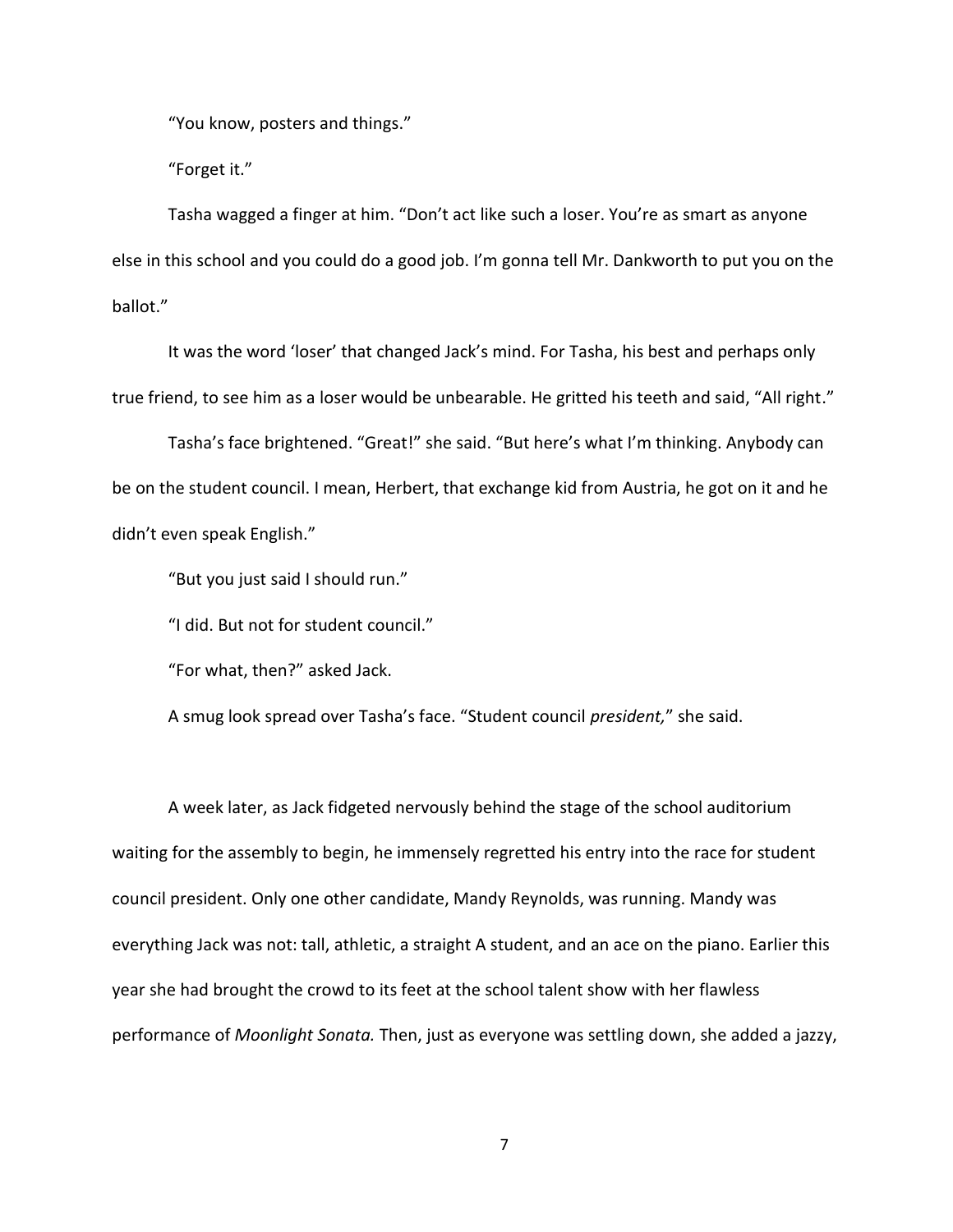unscripted encore of the *Rugrats* theme song, which brought forth an even louder standing ovation. Somebody even threw roses onto the stage.

Now there she was, standing right next to him in a brand new outfit that her big-shot lawyer mother had helped her pick out, smiling smugly at him and saying, "I don't get your campaign slogan. 'Be a bull. Charge ahead with Cowherd?' What does that even mean?"

Jack said, "You know, like a charging bull. Bulls charge ahead."

"Yeah," said Mandy, "but bulls and cows are different. One is a boy and the other's a girl."

Jack looked away and said, "Tasha thought of it."

Jack scanned the front row for Tasha's face. There she was, sitting between Blaine Cook and Evan Pitchman, two football players who were chatting way too amiably with her, Jack thought. One of them said something and they all laughed. Tasha caught Jack staring at her and flashed a thumbs up sign. Irritated and jealous, Jack immediately looked down at his note cards.

He had written the speech with Tasha's help the night before. Then he had practiced it several times before going downstairs to deliver it to his parents. Jack remembered them grinning like monkeys as he spoke, stumbling over words that Tasha had inserted after looking up synonyms in a Thesaurus. "They make you sound more educated," Tasha explained. "People will like that."

When he finished his parents had gushed such effusive praise that Jack feared they were mocking him. "No, honey," his mother said. "We think it's wonderful."

"We do," said his father. "Absolutely fantastic."

"But what does 'perspicacious' mean?" his mother asked.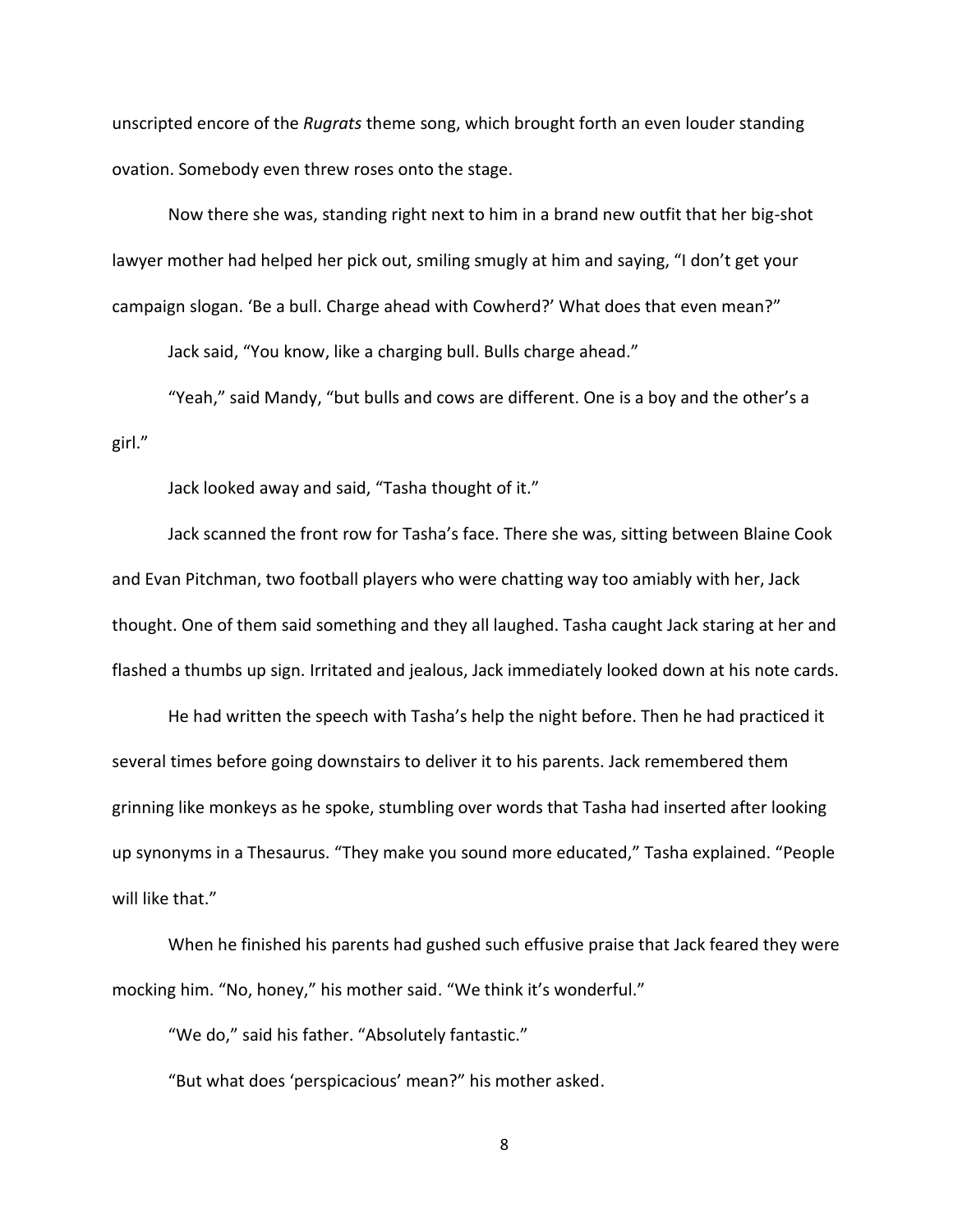"And 'verisimilitude,'" said his father. "That might go over the heads of the voters."

The next day in school Mr. Dankworth strode to the microphone and said, "All right, everyone, settle down so we can begin." But he might as well have been talking to a roomful of screeching chimpanzees for all the effect he had. After a few more attempts, he twisted a knob on the sound panel attached to the podium to produce an ear-splitting shriek from the speakers. The rambunctious crowd immediately quieted. Mr. Dankworth smiled and said, "That's more like it." He peered at a sheet of paper in front of him. "We have two students running for student council president who will now say a few words. The first is Mandy Reynolds. Mandy? Can you come out here?"

"Good luck," Mandy whispered to Jack. Amid polite applause and one very loud wolf whistle, she marched confidently to the microphone, cleared her throat, and said, "If I am elected as your president, I will try always to hear your concerns and bring them to the attention of the council."

Jack groaned at the deathly silence Mandy's words elicited, for it indicated to him that she had the crowd in the palm of her hand.

"I will serve you with integrity and fairness…and I will never miss any meetings or school events, as I have too much respect for our school and its principal to do that." As she finished the line, she glanced over at Mr. Dankworth, who rewarded her with a wink. Wrapping up, she said, "So I ask you to vote for me, Mandy Reynolds, to be your next student council president."

As the crowd applauded and Mandy strode away from the podium, Mr. Dankworth gave her a high five. Jack heard him say, "Excellent speech, young lady."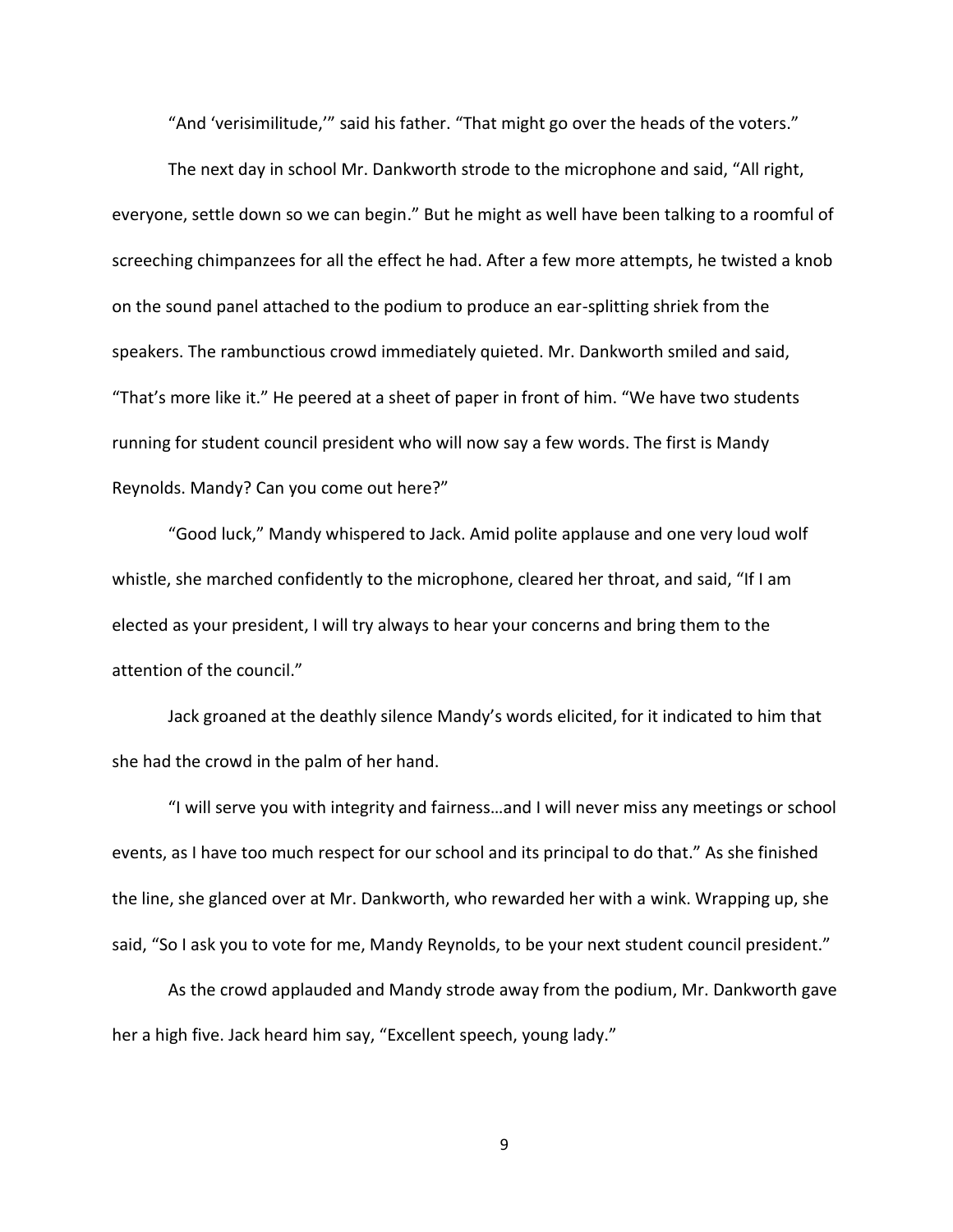As Mandy passed Jack on her way off the stage, he muttered, "Everyone knows your name."

"Excuse me?" she asked.

"I said, everyone knows your name. You didn't have to tell them."

Mandy sniffed. "Well, it never hurts to let them know who you are. That's how they remember you when they vote."

"And now we'll hear from Jack Cowherd," said Mr. Dankworth into the microphone.

Jack fought down the urge to vomit as he stepped tentatively to the podium. He held up

the first note card and said, "Hello. My name is Jack—"

"Cowpie!" shouted a pimply kid a few rows back.

Scattered laughter rippled throughout the auditorium. Jack steeled himself and flipped to the next card.

"If I am elected president, I will—"

"Fart!" the heckler shouted.

Again everyone laughed. Mr. Dankworth signaled to a teacher in the front row, who

stood and scanned the crowd for the troublemaker. "It was Wyatt Brinkman," a girl called out.

The teacher nodded and signaled to Wyatt, who stood and followed her out of the auditorium.

Flustered, Jack said, "No, I will…I will—"

"Get free donuts in the cafeteria!" another heckler shouted.

The crowd laughed.

"That's a good idea," Jack quipped.

The laughter intensified.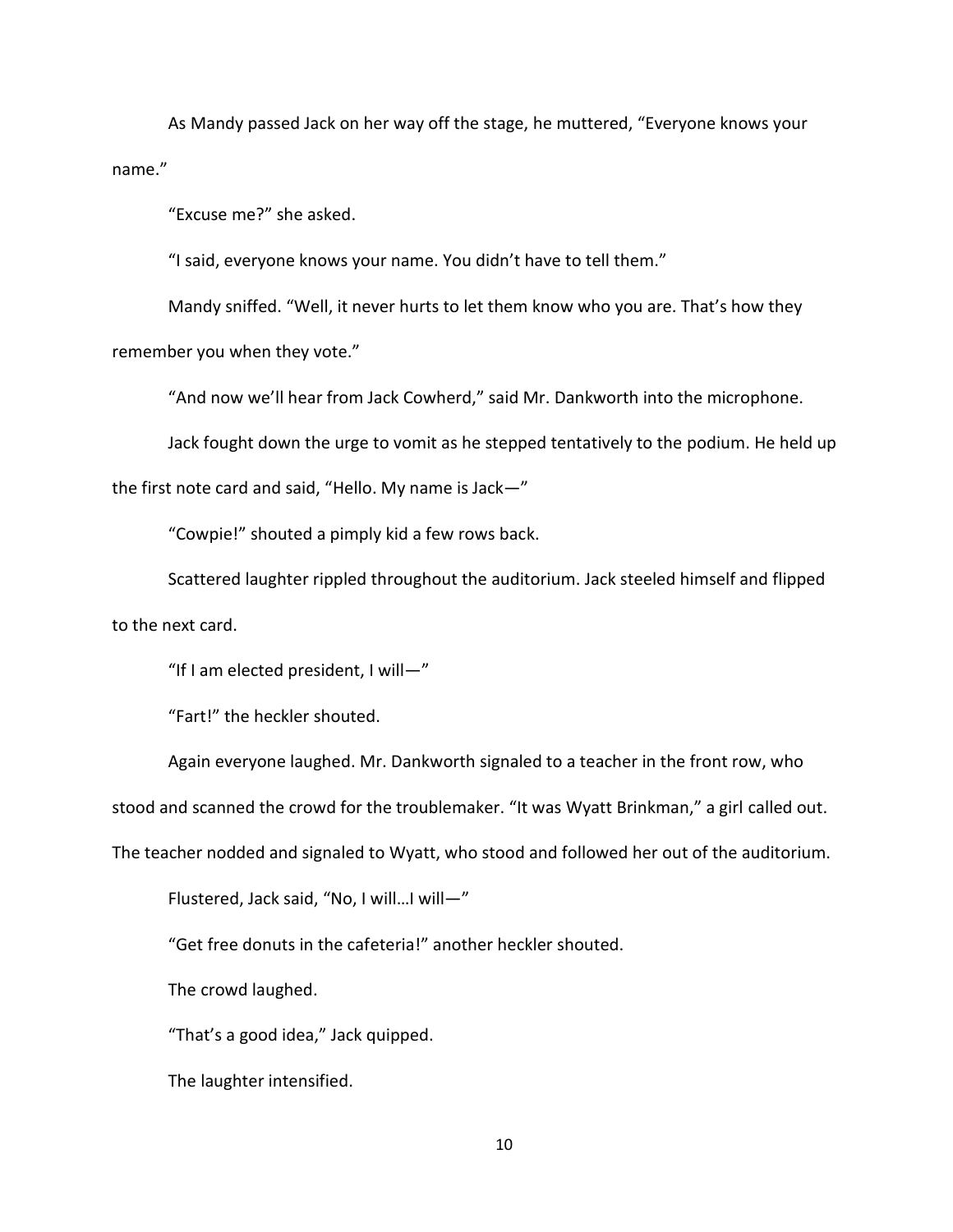"And chocolate milk," Jack said.

Cheers broke out.

Jack tossed the notes aside. He leaned into the microphone and said, "And pizza in all the classrooms!"

The room exploded in cheers and applause. Students rose from their seats, screaming, pumping their fists, jumping up and down as if the winning touchdown had just been scored.

Jack threw up his arms and shouted, "Are you with me?"

They were indeed. Despite Mr. Dankworth's valiant efforts the chaos continued and a chant arose, indistinct at first but, as more students joined in, echoing clearly throughout the auditorium. "Jack! Jack! Jack!" Anxious to restore order, Mr. Dankworth grabbed Jack's shirt and tugged him away from the microphone. Jack marched off the stage a hero, basking in the crowd's love. "Jack! Jack! Jack!"

At lunch later that day Tasha dropped into her usual seat next to Jack and said, "You can't really get free donuts and chocolate milk for everybody."

"Did you hear everybody cheering?" Jack asked.

"Yes, but pizza in all the classrooms? They'll never do that."

"I know."

Tasha pulled out her sandwich and took a bite. "What did Mr. Dankworth say?" Jack groaned. "He gave me a Saturday detention. But he said I could still run for president."

"Do you really think you'll win now after getting in trouble like that?" Jack thought about it. "Yeah, I do," he said.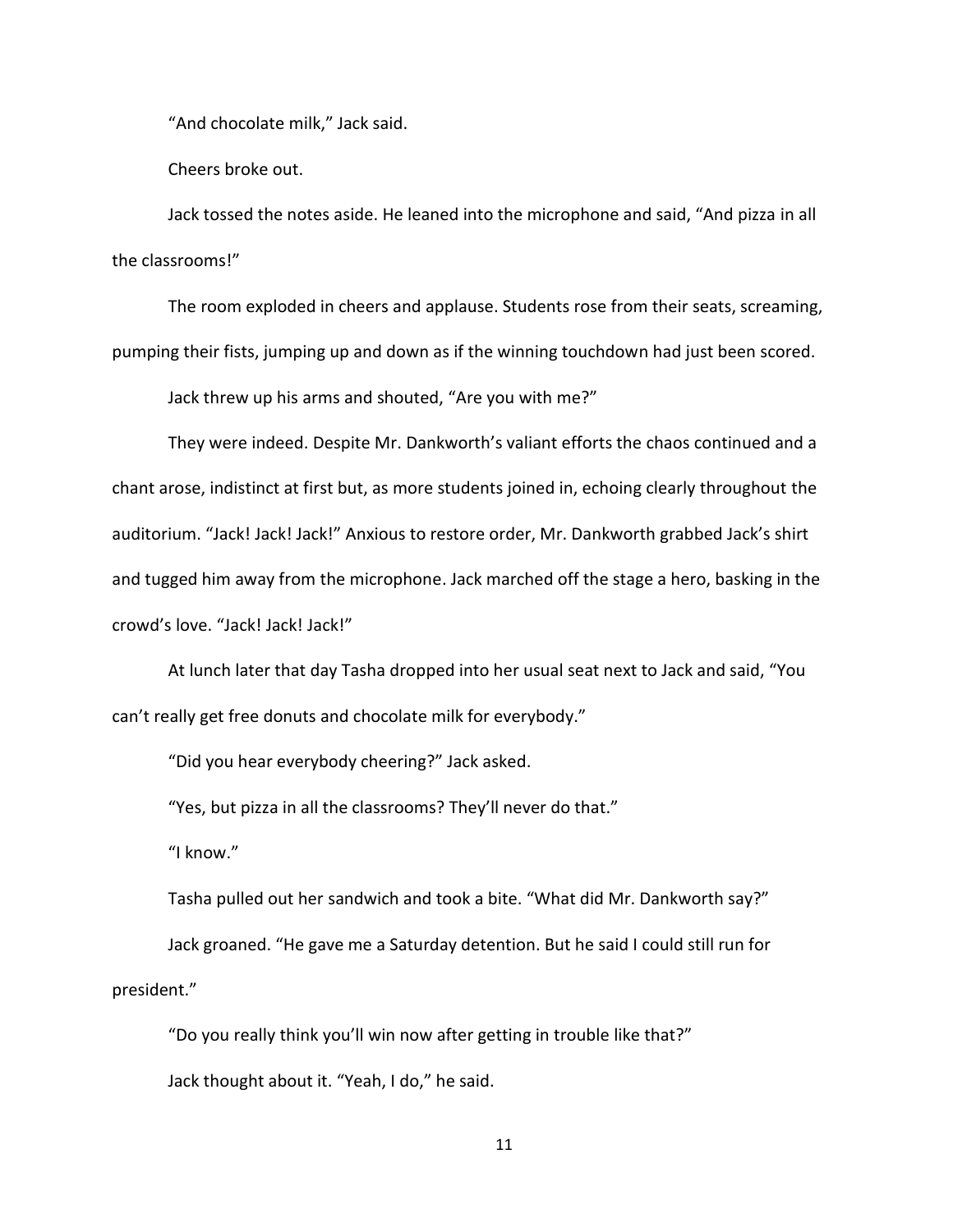Before his speech in the school auditorium, most students at Wilbarger Middle School didn't know of Jack's existence. They might have recognized his face as the one belonging to the nerdy kid in their language arts class or the kid they targeted first in a dodgeball game, but few were familiar enough with him to greet him by name in the lunchroom. Jack's speech, though, changed all that. Overnight he became a celebrity, "the pizza boy," or the "donut dude," or "that guy that really stuck it to Dankworth." People passing him in the hall now cheerily called out his name and gave him a high five. Girls smiled at him. Kali Tincher even traded her favorite training bra for the seat behind Jack in math class.

Jack reveled in his newfound popularity. Suddenly he had vaulted from the ranks of dweebhood to become one of the cool kids. He began receiving invitations to parties, where he was usually called upon to relate the tale of his speech and subsequent private chat with Mr. Dankworth. In doing so, he discovered he had a knack for quick repartee, which he used to embellish his stories and keep his audience enthralled. Girls began passing him notes in class, many with their phone numbers scrawled in pink with the zeroes written as hearts. One even kissed her note; the sexy lip imprint fueled Jack's fantasies for weeks.

Within two weeks of his speech, Jack had a steady girlfriend, a cute cheerleader named Paula Lunceford. She was followed by Maggie Ramirez, who gave way to Cecelia Stewart, who in turn lost out to Ella LaRoche. Despite these romantic distractions, Jack maintained his friendship with Tasha. Tasha told herself she wasn't and had never really been romantically attracted to Jack, a lie she maintained for the next thirty years.